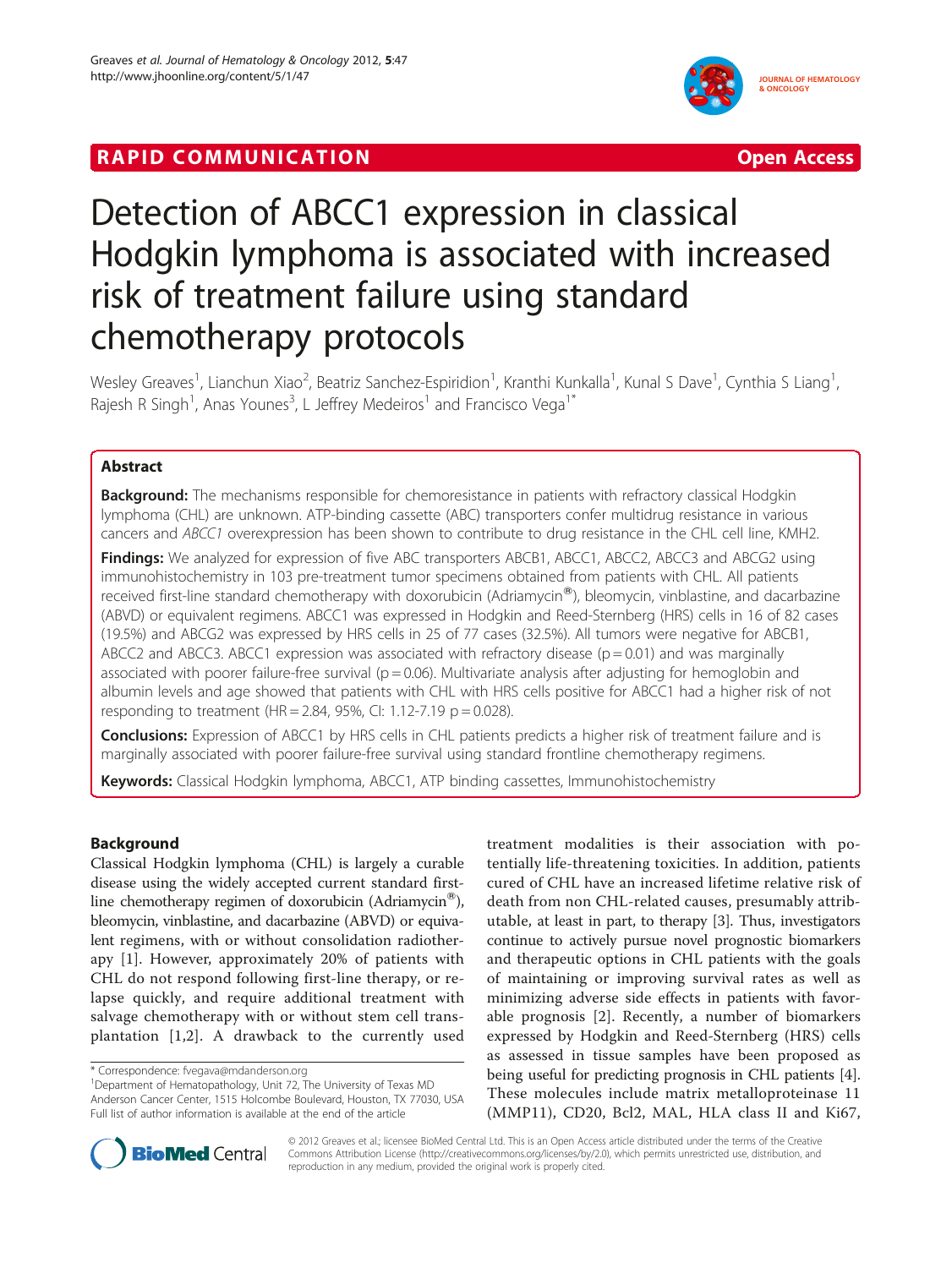as well as cells within the CHL microenvironment, such as tumor-associated macrophages or subsets of tumor-infiltrating lymphocytes, including FOXP3+ regulatory T cells (Tregs) and granzyme  $B + T/NK$  cells  $[5-10]$  $[5-10]$  $[5-10]$  $[5-10]$  $[5-10]$ .

The development of chemotherapy resistance by cancer cells is multifactorial [[11\]](#page-5-0). ATP binding cassette (ABC) transporters comprise a ubiquitous family of transmembrane proteins that play a physiologic role in the transport of substrates across cytoplasmic membranes. ABC transporters also play a role in multidrug resistance (MDR) in multiple tumor types by using ATP as an energy source to actively expel drug substrates from the tumor cell cytoplasm into the extracellular space [[12](#page-5-0)]. Expression of ABC transporters has been shown to correlate with response to therapy and prognosis in several hematological malignancies including acute myeloid leukemia and diffuse large B-cell lymphoma [[13-15](#page-5-0)]. Although the clinical impact of ABC transporters in CHL has not been reported, several drugs used to treat CHL are known substrates of various ABC transporters [\[11,16\]](#page-5-0), including doxorubicin (a substrate for ABCB1, ABCC1, ABCC2, ABCC3, ABCG2), vinblastine (a substrate for ABCB1 and ABCC1) and vincristine (a substrate for ABCC1).

Steidl et al. recently showed overexpression of the ABC transporter, ABCC1 (also known as multidrug resistance protein 1 - MRP1) in the therapy-resistant CHL-derived cell line, KMH2 [[17](#page-5-0)]. They further showed that increased sensitivity of KMH2 cells to Adriamycin<sup>®</sup> toxicity by siRNA silencing of ABCC1. Prompted by this finding, we assessed for expression of five ABC transporters, ABCG2, ABCB1, ABCC1, ABCC2, and ABCC3, in untreated CHL tumor specimens. We also investigated the potential prognostic value of expression of these ABC transporters in CHL.

## Design and methods

The overall clinical and pathologic features of the study group are summarized in Table 1. The group included 103 patients with CHL who were seen at our hospital and treated with standard front-line chemotherapy using ABVD (36 patients) or equivalent regimens including CVPP/ABDIC (cyclophosphamide, vinblastine, procarbazine, and prednisone/Adriamycin®, bleomycin, dacarbazine, lomustine and prednisone) (20 patients), MOPP/ ABVD (mechlorethamine, vincristine, prednisone, procarbazine/Adriamycin®, bleomycin, vinblastine, dacarbazine) (3 patients) or NOVP (Novantrone®, vincristine, vinblastine, and prednisone) (44 patients) with and without radiotherapy. Additionally, 10 patients underwent allogeneic stem cell transplantation as salvage therapy. We analyzed for expression of five ABC transporters - ABCG2, ABCB1, ABCC1, ABCC2, and ABCC3 - in pre-

|                  | Table 1 Selected demographic and histologic features of |  |  |
|------------------|---------------------------------------------------------|--|--|
| 103 CHL patients |                                                         |  |  |

| Parameter                     | n (%)                   |
|-------------------------------|-------------------------|
| Gender                        |                         |
| Male                          | 59 (57.3%)              |
| Female                        | 44 (42.7%)              |
| Mean age                      | 36 years (range: 13-85) |
| Age ≥ 45 years                | 28 (27%)                |
| Ann Arbor Stage               |                         |
| $\overline{1}$                | 9(8.7%)                 |
| Ш                             | 48 (46.6%)              |
| $\parallel$                   | 26 (25.2%)              |
| $\mathsf{IV}$                 | 20 (19.4%)              |
| <b>IPS</b>                    |                         |
| $<$ 3                         | 83 (80.6%)              |
| $\geq$ 3                      | 20 (19.4%)              |
| Radiotherapy                  |                         |
| <b>No</b>                     | 21 (22.6%)              |
| Yes                           | 72 (77.4%)              |
| Chemotherapy                  |                         |
| ABVD                          | 34 (33%)                |
| ABVD + rituximab              | 2 (1.94%)               |
| <b>CVPP/ABDIC</b>             | 20 (19.4%)              |
| MOPP/ABVD                     | $3(2.9\%)$              |
| <b>NOVP</b>                   | 44 (42.7%)              |
| CHL Histologic Subtype:       |                         |
| Nodular sclerosis             | 75 (72.8%)              |
| Mixed cellularity             | 22 (21.3%)              |
| Lymphocyte rich<br>$3(2.9\%)$ |                         |
| Lymphocyte depleted           | $3(2.9\%)$              |

treatment samples of CHL using (see Table [2](#page-2-0)). immunohistochemical methods and tissue microarrays (TMA). Seven TMAs were constructed using triplicate cores prepared from routinely processed paraffin-embedded tissue specimens as described previously [\[18\]](#page-5-0). Additionally, we were able to retrieve tissue blocks and use routine histologic sections to analyze ABCC1 and ABCG2 expression in 13 and 5 CHL tumors, respectively, that suffered tissue loss on the TMAs. This work was performed under an approved IRB protocol in our institution. For each marker, a tumor was considered positive when HRS cells were positive. For these proteins expression was all or none. In other words, in positive cases virtually all HRS cells were positive.

Fisher's exact test was used to evaluate the association of clinical response with categorical variables. The Kaplan-Meier method and log rank test were used for survival analysis. The following variables were evaluated in univariate analysis: disease stage (IV vs. I/II/III),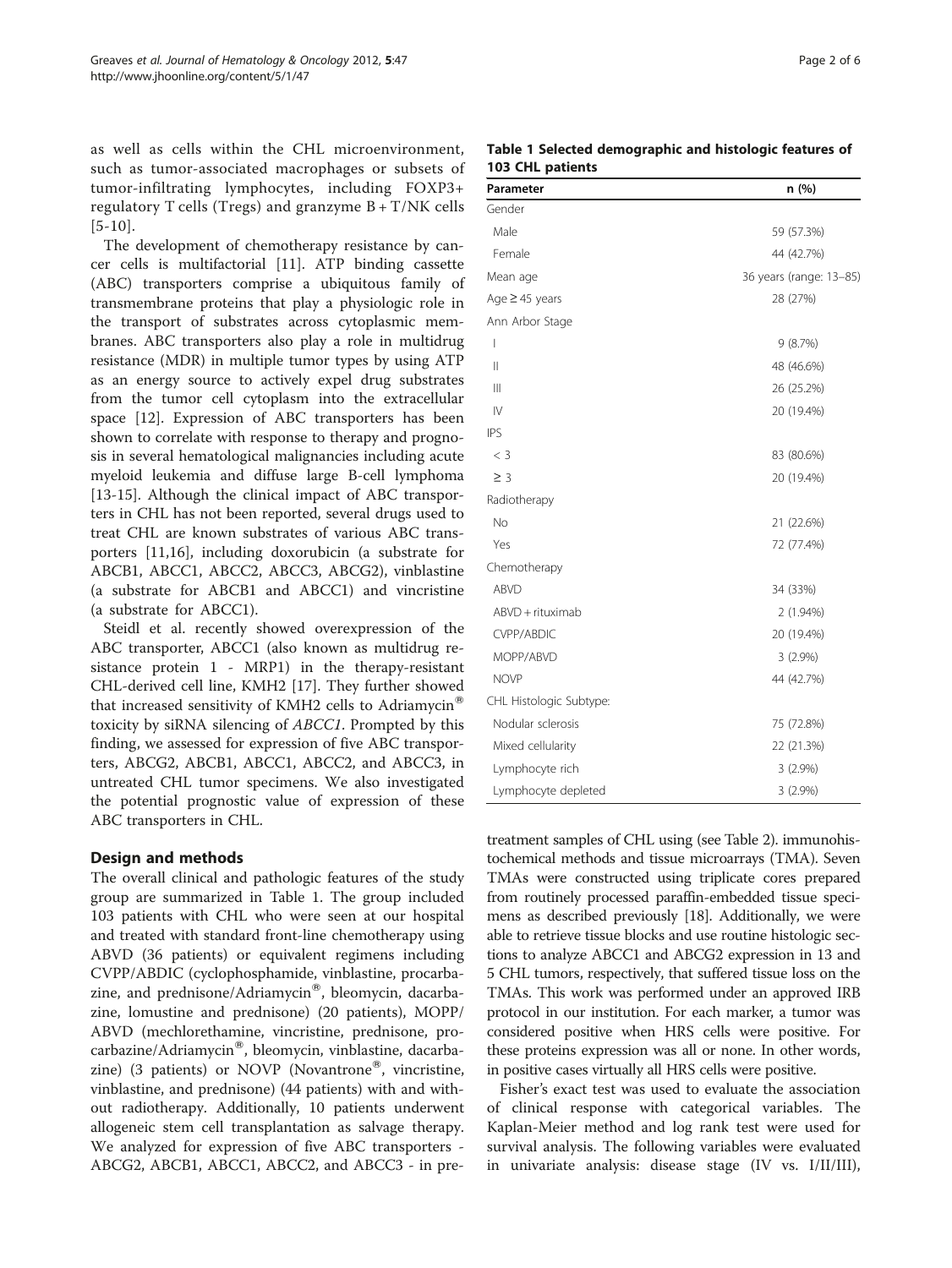| Antibody<br><b>Common Name</b> | <b>Systematic Name</b> | Clone                     | Manufacturer                                    | Antibody Conc. | <b>Normal Tissue</b><br>Control |
|--------------------------------|------------------------|---------------------------|-------------------------------------------------|----------------|---------------------------------|
| ABCG <sub>2</sub>              | MXR, BCRP, ABC-P       | Mouse monoclonal BXP-21   | Santa Cruz Biotechnology Inc.<br>Santa Cruz, CA | 1:40           | Placenta                        |
| MDR1                           | ABCB1, PGP             | Mouse monoclonal G-1      | Santa Cruz Biotechnology Inc.<br>Santa Cruz, CA | 1:100          | Liver                           |
| MRP1                           | ABCC1                  | Mouse monoclonal QCRL-1   | Santa Cruz Biotechnology Inc.<br>Santa Cruz, CA | 1:50           | Stomach                         |
| MRP <sub>2</sub>               | ABCC <sub>2</sub>      | Mouse monoclonal M2 III-6 | Abcam Inc. Cambridge MA                         | 1:50           | Liver                           |
| MRP3                           | ABCC3                  | Mouse monoclonal DTX1     | Abcam Inc. Cambridge MA                         | 1:50           | Liver                           |

<span id="page-2-0"></span>Table 2 Antibodies used for immunohistochemistry

chemotherapy (ABVD, CVP or NOVP), radiation therapy (yes and no), bone marrow metastasis (positive and negative), serum albumin  $\langle \langle$  and  $\rangle$  40 g/L), WBC  $\left($  < and  $\geq$  15,000 per mm<sup>3</sup>), hemoglobin  $\left($  < or  $>$  105 g/L), lymphocytes (< and  $\geq 600$  per mm<sup>3</sup> or < and  $\geq 8\%$  of WBC), gender, International Prognostic Score (IPS) (< and  $\ge$  3), and age (< and  $\ge$  45 years). Multivariate Cox proportional hazards models including variables with p value < 0.15 in univariate analysis were fitted to evaluate the association of survival with demographic and clinical factors. Variables with p values < 0.05 were considered statistically significant. S plus software 8.04 (TIBCO software Inc., Palo Alto, CA) and SAS software (SAS Institute Inc., Cary, NC) were used for statistical analysis.

## Results and discussion

We tested for expression of five ABC transporters in untreated tumor specimens of CHL. These transporters use as substrates chemotherapeutic agents commonly used to treat CHL patients including  $Adriamycin^{\circledR}$ , vincristine, vinblastine, and mitoxantrone, among others [\[11](#page-5-0)].

ABCG2 and ABCC1 were expressed by HRS cells in a subset of CHL tumors (Figure 1). Sixteen of 82 (19.5%) CHL were positive for ABCC1 and 25 of 77 (32.5%) CHL were positive for ABCG2 (a subset of tissue cores was variably lost on the TMAs). Both ABCC1 and ABCG2 showed cytoplasmic expression in all HRS cells (Figures 1C and F). There was no substantial difference in the intensity of expression of ABCC1 or ABCG2 by HRS cells. Variable, non-specific staining for ABCC1 and ABCG2 was also observed inconsistently in a small subset of background inflammatory cells, including plasma cells, lymphocytes, eosinophils and histiocytes, in both HRS-positive and HRS-negative cases. There was no expression of ABCB1, ABCC2 and ABCC3 by HRS cells in any case analyzed (Figures [2B, D and E\)](#page-3-0). Consistent expression of both ABCC1 and ABCG2 in endothelial cells was used as an internal positive control for immunohistochemical staining (see Figures [2B and D](#page-3-0)).

We sought to determine if there was an association between expression of either ABCC1 or ABCG2 and clinical endpoints, such as response to treatment (refractory disease vs non-refractory disease), overall survival

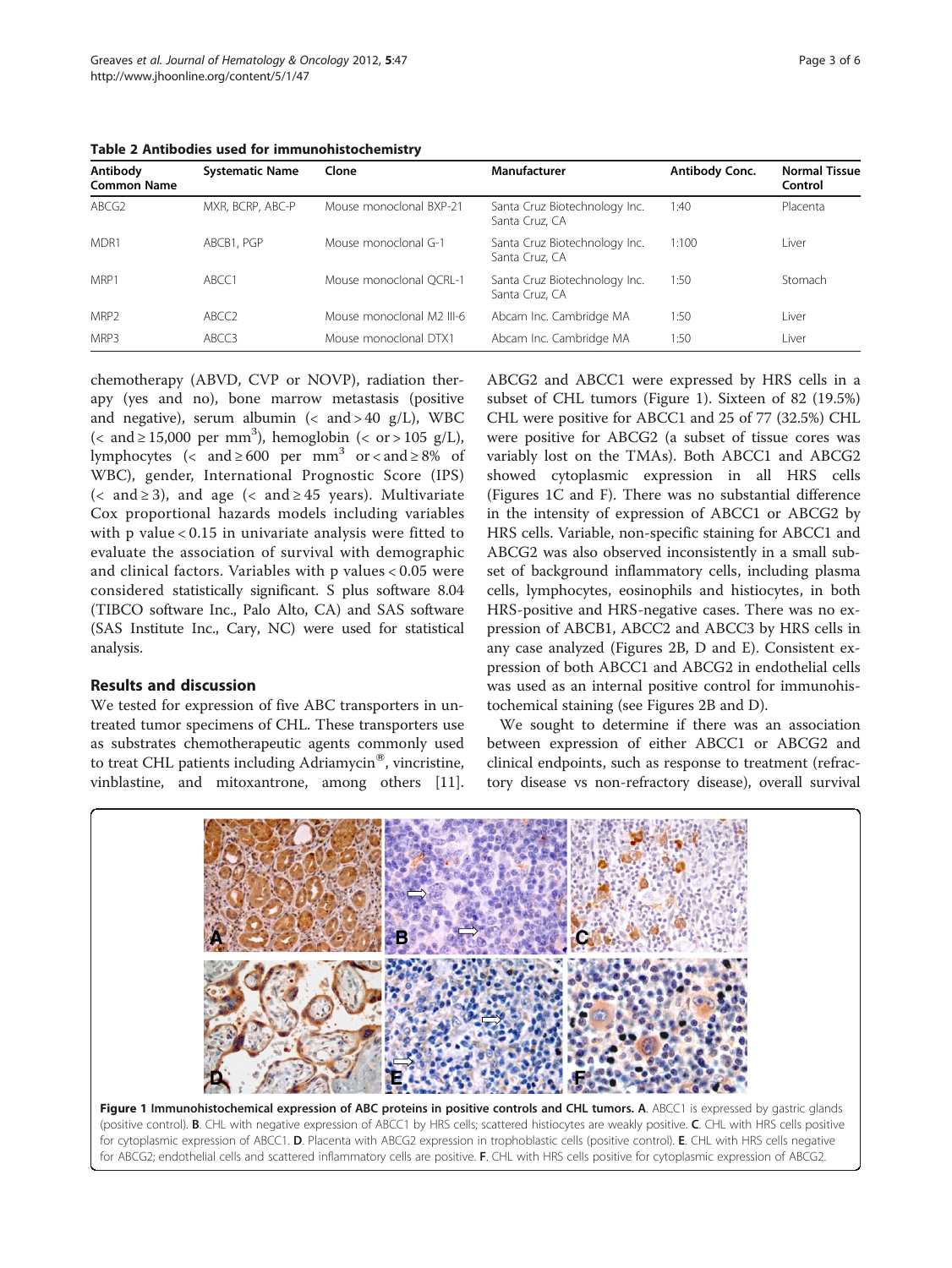<span id="page-3-0"></span>

(OS), and failure free survival (FFS). Admittedly, the numbers are relatively small hampering this analysis. In this study FFS was defined as lack of disease progression, recurrence or death. Refractory disease was defined as patients with only a partial response to therapy, or recurrence within the first 18 months of initial therapy [[19,20\]](#page-5-0). The log rank test showed that ABCC1 expression was marginally associated with FFS: 19 of 66 ABCC1 negative patients and 7 of the ABCC1 positive patients experienced treatment failure. The estimated 5 year FFS probabilities were 80.7% (95% CI:71.4% -91.2%) for ABCC1 negative group and 68.8% (95% CI:49.4%- 95.7%) for the ABCC1 positive group, respectively  $(p = 0.06,$  Figure 3). Multivariate analysis after adjusting for the effects of age, hemoglobin level, and albumin level suggested that ABCC1 expression was an independent prognostic marker for FFS. Patients with ABCC1 expression had a higher risk of treatment failure than patients without ABCC1 expression (HR = 2.88, 95% CI: 1.18-7.01, p = 0.02, Table [3](#page-4-0)). Fisher's exact test suggested that ABCC1 expression was also associated with initial response to treatment (primary refractory vs non-primary refractory). Six of 16 patients (37.5%) with ABCC1 expression versus 6 of 66 patients (9.1%) without ABCC1 expression were primary refractory  $(p = 0.01)$ . This finding supports the results of Steidl and colleagues in the KMH2 cell line [\[17](#page-5-0)] and suggests that expression of ABCC1 may contribute to primary drug resistance in CHL. Three of 16 patients with ABCC1 positive tumors and 11 of 66 patients with ABCC1 negative tumors died,

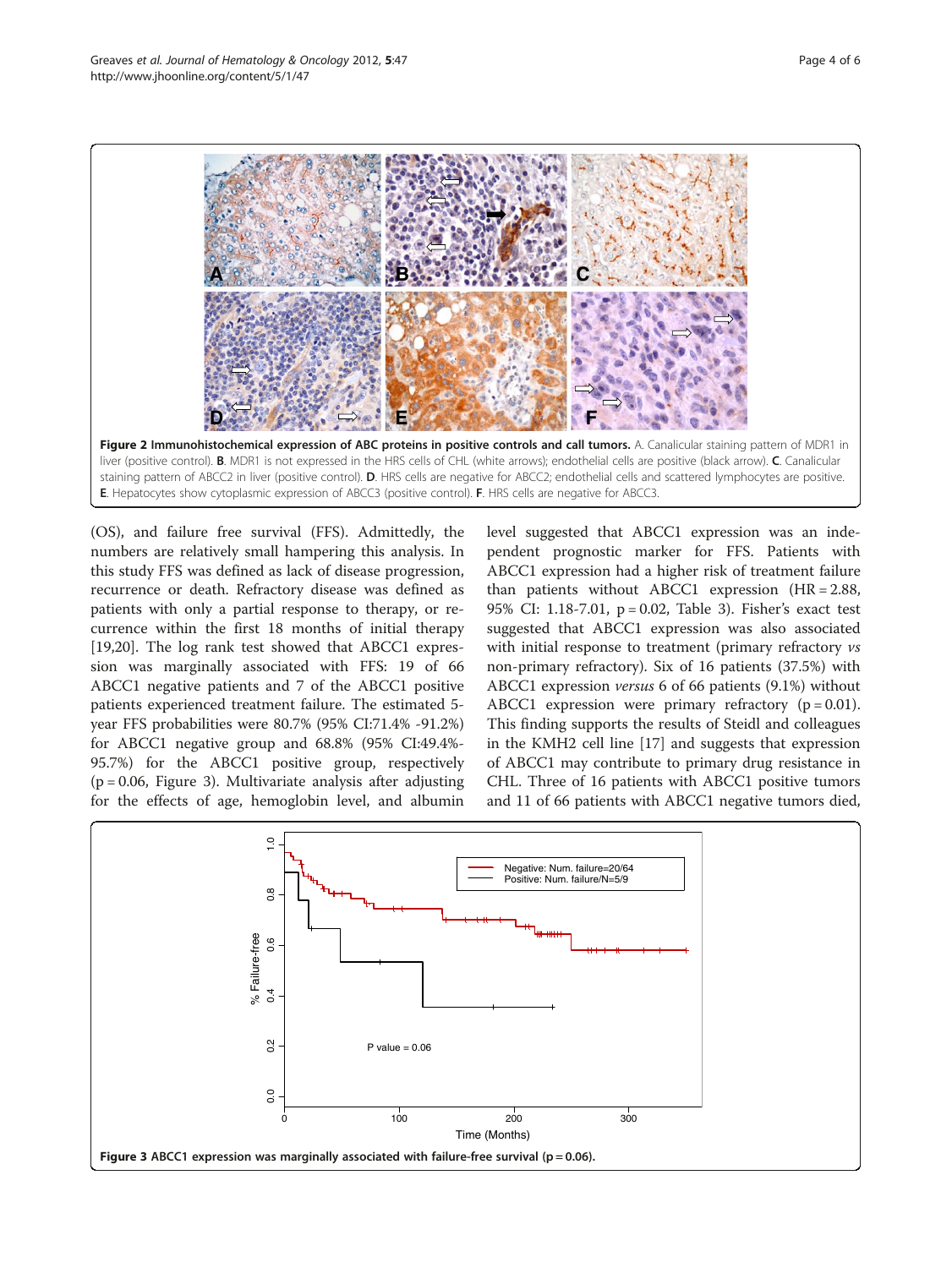<span id="page-4-0"></span>Table 3 Multivariate analysis to evaluate the association between FFS and ABCC1

|         |                       | <b>HR (95% CI)</b> | P value |
|---------|-----------------------|--------------------|---------|
| ABCC1   | Positive vs. negative | 2.84 (1.12, 7.19)  | 0.028   |
| Albumin | $<4$ vs. $>4$         | 1.59 (0.70, 3.63)  | 0.27    |
| Age     | $>$ = 45 vs. $<$ 45   | 2.14(1.53, 0.13)   | 0.13    |

\*Please note: HB (<10.5 vs. > 10.5) was included in the model as a stratification factor since the proportional hazards assumption for it was not held.

no significant difference was detected in OS between the ABCC1 positive and negative groups  $(p = 0.74)$ . ABCC1 expression was not significantly associated with other clinical parameters (Table 4). Fisher's exact test was also used to compare the patient characteristics between ABCC1 known and ABCC1 unknown groups (Additional file 1: [Table S1\)](#page-5-0). More patients 45 years of age or older had ABCC1 measurements (17/28, 60.7%) (p value =0.0036). A majority of patients who received CVPP treatment had ABCC1 measurements (18/20, 90%) (p value = 0.049). No other significant difference was detected.

Expression of ABCG2 by HRS cells was not significantly associated with OS, FFS or initial response to treatment. The lack of association of ABCG2 expression with treatment refractoriness, in contrast to ABCC1, is not fully explained, and relatively little is known about the differential substrate profiles of these two proteins. However, some authors have shown that certain drugs that are poor ABCC1 substrates, such as mitoxantrone (a type 2 topoisomerase inhibitor), are associated with overexpression of ABCG2 in vitro [[11,21\]](#page-5-0), and such differences may have played a role in the discordant impact of these two proteins on therapy resistance in this patient cohort.

### Conclusions

In summary, ABCC1 and ABCG2 are expressed by HRS cells in a subset of CHL tumors. Univariate and multivariate analyses showed that expression of ABCC1 by HRS cells is associated with an increased risk of tumor progression, treatment resistance or death in CHL patients. Our findings corroborate those published by

|  | Table 4 Fisher's exact test to evaluate the association between ABCC1 and other clinical factors |
|--|--------------------------------------------------------------------------------------------------|
|--|--------------------------------------------------------------------------------------------------|

| Covariate           | Score                          | <b>ABCC1 Negative</b> | <b>ABCC1 Positive</b> | Fisher's ExactTest (2-Tail) |
|---------------------|--------------------------------|-----------------------|-----------------------|-----------------------------|
| ABCG2               | Negative                       | 39 (79.6%)            | 10 (20.4%)            | .5227                       |
|                     | Positive                       | 22 (88%)              | 3 (12%)               |                             |
| Chemotherapy        | ABVD (R-ABVD & MOPP/ABVD)      | 20 (76.9%)            | $6(23.1\%)$           | .8762                       |
|                     | <b>CVPP/ABDIC</b>              | 15 (83.3%)            | 3 (16.7%)             |                             |
|                     | <b>NOVP</b>                    | 31 (81.6%)            | 7(18.4%)              |                             |
| Radiotherapy        | No                             | 17 (89.5%)            | 2(10.5%)              | .3329                       |
|                     | Yes                            | 45 (77.6%)            | 13 (22.4%)            |                             |
| Bone marrow disease | No                             | 62 (79.5%)            | 16 (20.5%)            | 1.000                       |
|                     | Yes                            | 3 (100%)              | $0(0\%)$              |                             |
| Stage IV disease    | No                             | 53 (80.3%)            | 13 (19.7%)            | 1.000                       |
|                     | Yes                            | 13 (81.3%)            | 3 (18.8%)             |                             |
| Hemoglobin          | $≥105$ g/l                     | 58 (79.5%)            | 15 (20.5%)            | .6811                       |
|                     | $< 105$ g/l                    | 8 (88.9%)             | $1(11.1\%)$           |                             |
| Albumin             | $\geq 40$ g/l                  | 35 (79.5%)            | 9(20.5%)              | 1.000                       |
|                     | $< 40$ g/l                     | 23 (82.1%)            | 5 (17.9%)             |                             |
| WBC                 | <15,000 per mm <sup>3</sup>    | 62 (79.5%)            | 16 (20.5%)            | .5814                       |
|                     | $≥15,000$ per mm <sup>3</sup>  | 4 (100%)              | $0(0\%)$              |                             |
| Lymphocytes         | $< 600$ per mm <sup>3</sup>    | 52 (80%)              | 13 (20%)              | 1.000                       |
|                     | $\geq 600$ per mm <sup>3</sup> | 11 (78.6%)            | 3(21.4%)              |                             |
| Age $\geq 45$       | $<$ 45 years                   | 51 (78.5%)            | 14 (21.5%)            | .5028                       |
|                     | $\geq$ 45 years                | 15 (88.2%)            | 2(11.8%)              |                             |
| Sex                 | Female                         | 26 (76.5%)            | 8 (23.5%)             | .5731                       |
|                     | Male                           | 40 (83.3%)            | 8 (16.7%)             |                             |
| <b>IPS</b>          | $<$ 3                          | 51 (77.3%)            | 15 (22.7%)            | .2811                       |
|                     | $\geq$ 3                       | 14 (93.3%)            | 1(6.7%)               |                             |